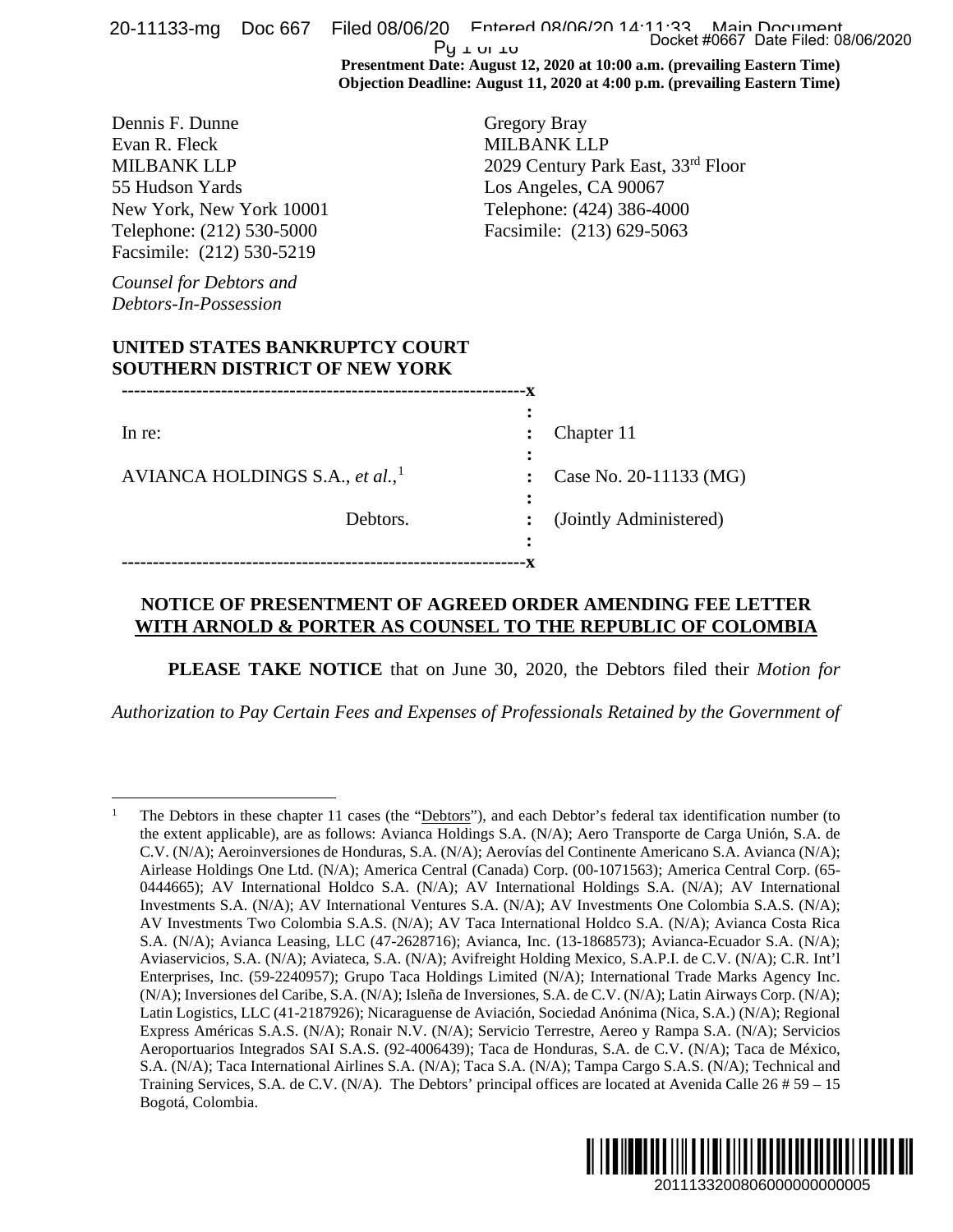### 20-11133-mg Doc 667 Filed 08/06/20 Entered 08/06/20 14:11:33 Main Document Pg 2 of 16

*the Republic of Colombia* [Docket No. 358] (the "Motion"). The Court entered an order granting the Motion on July 16, 2020 [Docket No. 524] (the "Order").

**PLEASE TAKE FURTHER NOTICE** that the Debtors, the Republic of Colombia, and the Official Committee of Unsecured Creditors appointed in these chapter 11 cases have agreed to amend—or permit the amendment of, as applicable—the Fee Letter (as defined in the Motion) to permit the Republic of Colombia to retain one or more financial advisory and/or investment banking firms, rather than just a single financial advisory and/or investment banking firm, but subject in all respects to the \$3,000,000 Professional Fee Cap set forth in the Order.

**PLEASE TAKE FURTHER NOTICE** that the *Agreed Order Amending Fee Letter with Arnold & Porter as Counsel to the Republic of Colombia*, annexed hereto as **Annex A** (the "Agreed Order"), will approve the amended Fee Letter as stated above, and will be presented for signature to the Honorable Judge Martin Glenn, United States Bankruptcy Judge for the Southern District of New York (the "Court"), Room 501, One Bowling Green, New York, New York, 10004 on **August 12, 2020 at 10:00 a.m.** (prevailing Eastern Time).

**PLEASE TAKE FURTHER NOTICE** that any objections or responses to the Agreed Order shall: (a) be in writing; (b) conform to the Federal Rules of Bankruptcy Procedure, the Local Bankruptcy Rules for the Southern District of New York, all General Orders applicable to chapter 11 cases in the United States Bankruptcy Court for the Southern District of New York, and the *Order Implementing Certain Notice and Case Management Procedures* [Docket No. 47] (the "Case Management Order"); (c) be filed electronically with this Court on the docket of *In re Avianca Holdings S.A.*, Case 20-11133 (MG) by registered users of this Court's electronic filing system and in accordance with the General Order M-399 (which is available on this Court's website at http://www.nysb.uscourts.gov) by **August 11, at 4:00 p.m., prevailing Eastern Time**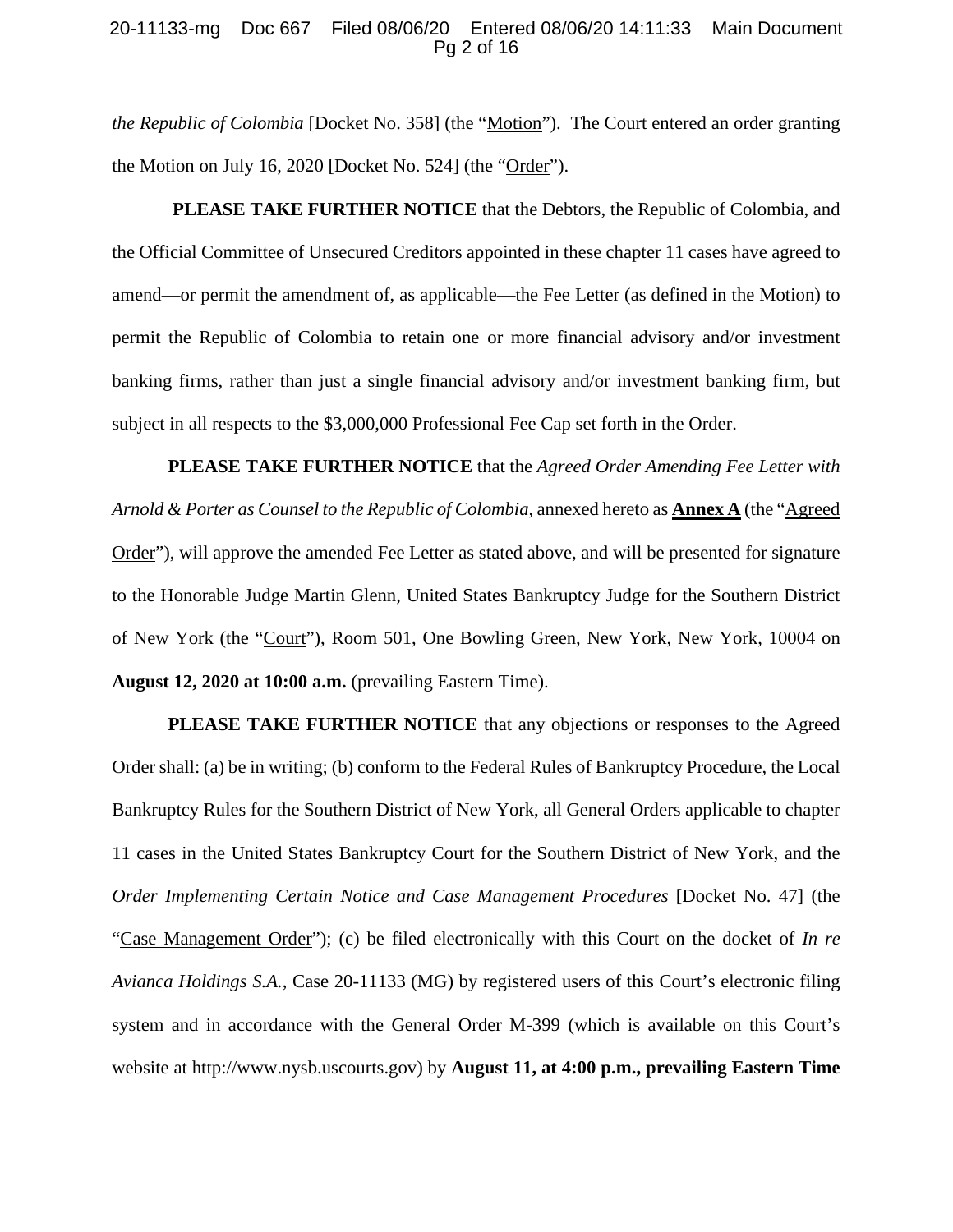### 20-11133-mg Doc 667 Filed 08/06/20 Entered 08/06/20 14:11:33 Main Document Pg 3 of 16

**(the "Objection Deadline")**; and (d) be promptly served on the following parties: (i) the Chambers of the Honorable Martin Glenn, United States Bankruptcy Court for the Southern District of New York, One Bowling Green, New York, NY 10004; (ii) the Debtors, c/o Richard Galindo (richard.galindo@avianca.com); (iii) Milbank LLP (Attn: Evan R. Fleck, Esq. and Gregory A. Bray, Esq. [\(efleck@milbank.com](mailto:efleck@milbank.com) and [gbray@milbank.com\)](mailto:gbray@milbank.com)), counsel for the Debtors; (iv) Morrison & Foerster LLP (Attn: Brett H. Miller, Esq. and Todd M. Goren, Esq. [\(brettmiller@mofo.com](mailto:brettmiller@mofo.com) and [tgoren@mofo.com\)](mailto:tgoren@mofo.com)), counsel to the Official Committee of Unsecured Creditors (the "Committee"); (v) William K. Harrington, U.S. Department of Justice, Office of the U.S. Trustee, 201 Varick Street, Room 1006, New York, NY 10014 (Attn: Brian Masumoto, Est. and Greg Zipes, Esq.); (vi) the Securities and Exchange Commission, 100 F Street, NE, Washington, D.C. 20549; (vii) the Federal Aviation Administration, 800 Independence Ave., S.W. Washington, DC 20591 (Attn: Office of the Chief Counsel); and (viii) the attorneys for any other official committee(s) that may be appointed in these Chapter 11 Cases.

**PLEASE TAKE FURTHER NOTICE** that, if no objections are received by the Objection Deadline, the Court may enter the Agreed Order without further notice.

**PLEASE TAKE FURTHER NOTICE** that if an objection is timely filed by the Objection Deadline, the Court will notify the Debtors and the objecting parties of the date and time of the hearing with respect to the Agreed Order and the Debtors' obligation to notify all other parties entitled to receive notice. The Debtors and any objecting parties are required to attend the hearing in accordance with General Order M-543 (which can be found at http://www.nysb.uscourts.gov), and failure to attend may result in relief being granted or denied upon default.

**PLEASE TAKE FURTHER NOTICE** that copies of the Agreed Order and other pleadings for subsequent hearings may be obtained free of charge by visiting the KCC website at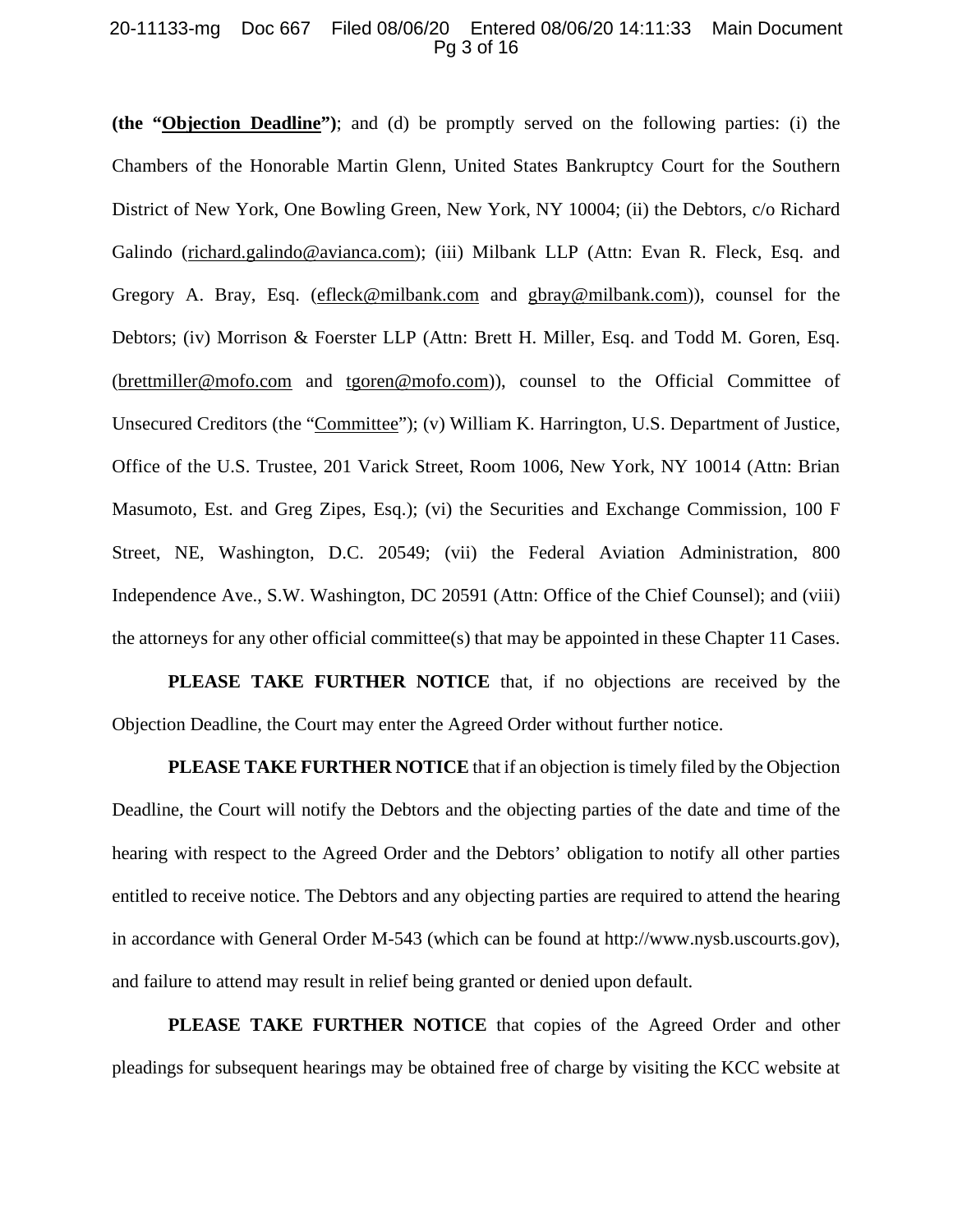### 20-11133-mg Doc 667 Filed 08/06/20 Entered 08/06/20 14:11:33 Main Document Pg 4 of 16

http://www.kccllc.net/avianca. You may also obtain copies of any pleadings by visiting at [http://www.nysb.uscourts.gov](http://www.nysb.uscourts.gov/) in accordance with the procedures and fees set forth therein.

Dated: New York, New York August 6, 2020

/s/ *Evan R. Fleck*

Dennis F. Dunne Evan R. Fleck MILBANK LLP 55 Hudson Yards New York, New York 10001 Telephone: (212) 530-5000 Facsimile: (212) 530-5219

- and -

Gregory A. Bray MILBANK LLP 2029 Century Park East, 33rd Floor Los Angeles, CA 90067 Telephone: (424) 386-4000 Facsimile: (213) 629-5063

*Counsel for Debtors and Debtors-in-Possession*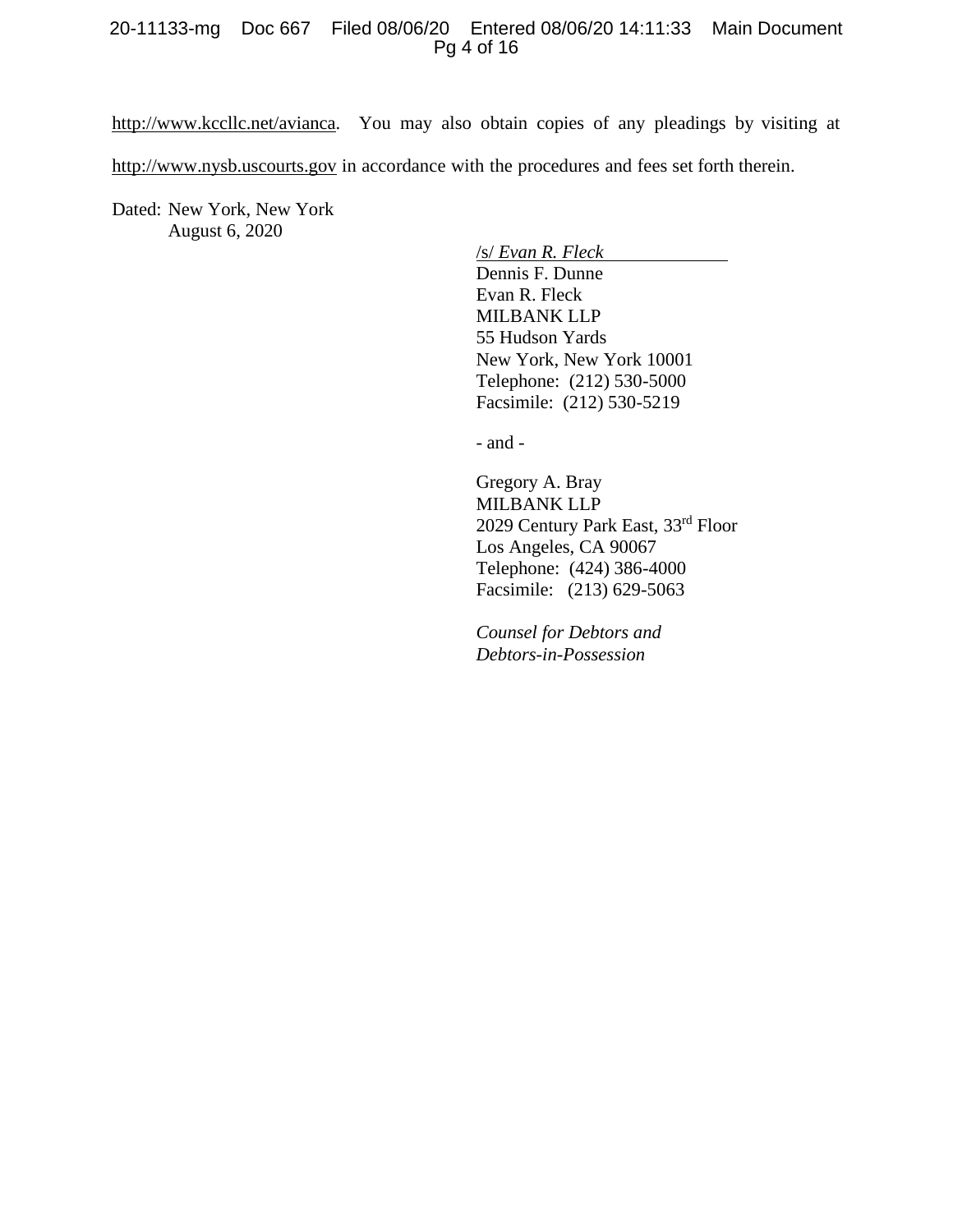20-11133-mg Doc 667 Filed 08/06/20 Entered 08/06/20 14:11:33 Main Document Pg 5 of 16

# **Annex A**

**Agreed Order**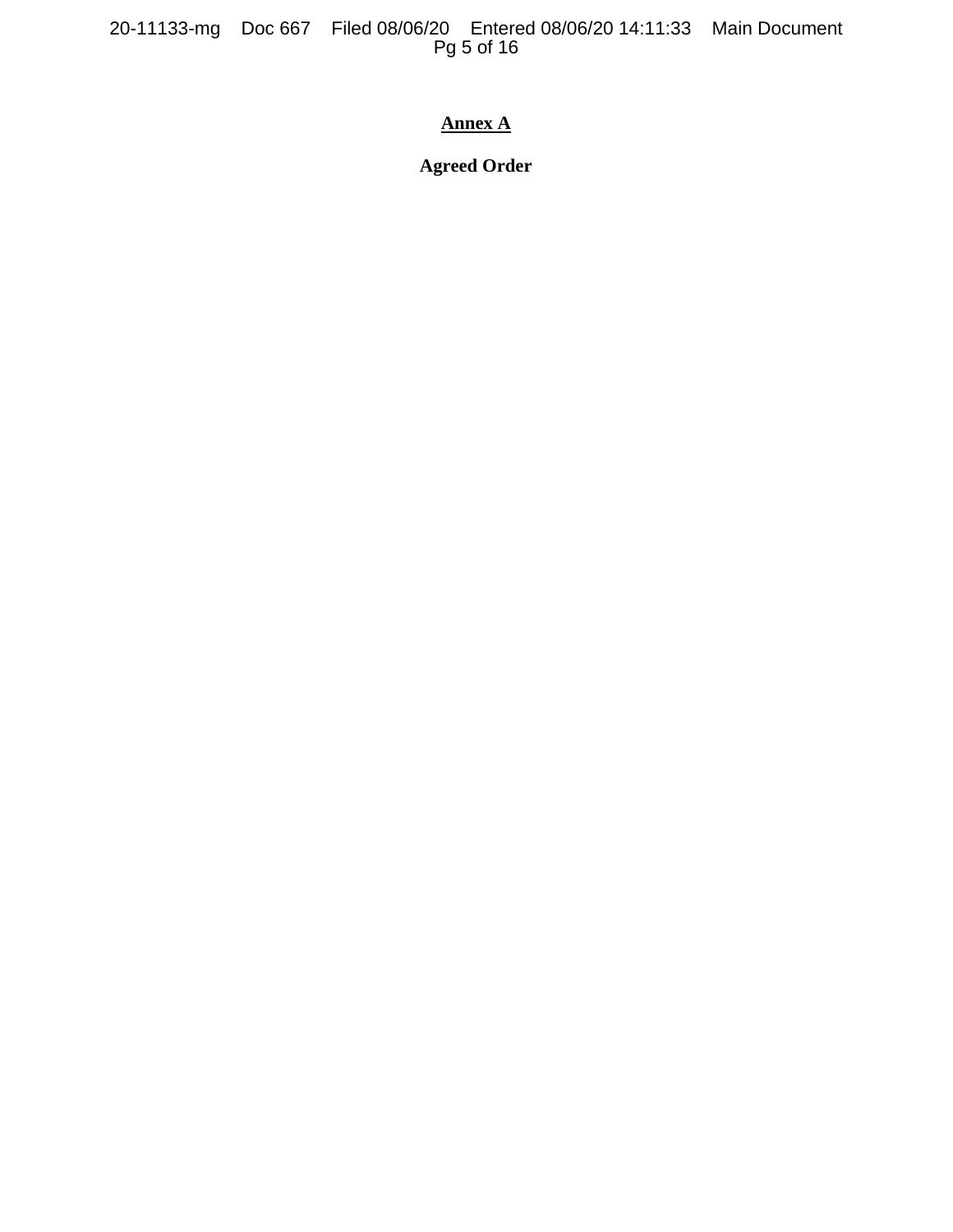# **UNITED STATES BANKRUPTCY COURT SOUTHERN DISTRICT OF NEW YORK**

| In re:                                      |   | Chapter 11             |
|---------------------------------------------|---|------------------------|
|                                             |   |                        |
| AVIANCA HOLDINGS S.A., et al., <sup>1</sup> |   | Case No. 20-11133 (MG) |
|                                             |   |                        |
| Debtors.                                    |   | (Jointly Administered) |
|                                             | : |                        |
|                                             |   |                        |

# **ORDER AUTHORIZING DEBTORS TO PAY CERTAIN FEES AND EXPENSES OF PROFESSIONALS RETAINED BY THE GOVERNMENT OF THE REPUBLIC OF COLOMBIA PURSUANT TO AMENDED FEE LETTER**

Upon the Motion (the "Motion")<sup>[2](#page-5-1)</sup> of Avianca Holdings S.A. and its direct and indirect subsidiaries in the above-captioned chapter 11 cases, as debtors and debtors in possession (collectively, the "Debtors"), pursuant to sections 105 and 363 of title 11, United States Code (the "Bankruptcy Code"), for approval of the Fee Letter, as amended, to pay certain fees and expenses of professionals employed by the Republic, all as more fully described in the Motion; and the Court having jurisdiction to consider the Motion and the relief requested therein in accordance with 28 U.S.C. §§ 157 and 1334 and the Amended Standing Order of Reference M-431, dated

<span id="page-5-0"></span><sup>1</sup> The Debtors in these chapter 11 cases, and each Debtor's federal tax identification number (to the extent applicable), are as follows: Avianca Holdings S.A. (N/A); Aero Transporte de Carga Unión, S.A. de C.V. (N/A); Aeroinversiones de Honduras, S.A. (N/A); Aerovías del Continente Americano S.A. Avianca (N/A); Airlease Holdings One Ltd. (N/A); America Central (Canada) Corp. (00-1071563); America Central Corp. (65-0444665); AV International Holdco S.A. (N/A); AV International Holdings S.A. (N/A); AV International Investments S.A. (N/A); AV International Ventures S.A. (N/A); AV Investments One Colombia S.A.S. (N/A); AV Investments Two Colombia S.A.S. (N/A); AV Taca International Holdco S.A. (N/A); Avianca Costa Rica S.A. (N/A); Avianca Leasing, LLC (47-2628716); Avianca, Inc. (13-1868573); Avianca-Ecuador S.A. (N/A); Aviaservicios, S.A. (N/A); Aviateca, S.A. (N/A); Avifreight Holding Mexico, S.A.P.I. de C.V. (N/A); C.R. Int'l Enterprises, Inc. (59- 2240957); Grupo Taca Holdings Limited (N/A); International Trade Marks Agency Inc. (N/A); Inversiones del Caribe, S.A. (N/A); Isleña de Inversiones, S.A. de C.V. (N/A); Latin Airways Corp. (N/A); Latin Logistics, LLC (41-2187926); Nicaraguense de Aviación, Sociedad Anónima (Nica, S.A.) (N/A); Regional Express Américas S.A.S. (N/A); Ronair N.V. (N/A); Servicio Terrestre, Aereo y Rampa S.A. (N/A); Servicios Aeroportuarios Integrados SAI S.A.S. (92-4006439); Taca de Honduras, S.A. de C.V. (N/A); Taca de México, S.A. (N/A); Taca International Airlines S.A. (N/A); Taca S.A. (N/A); Tampa Cargo S.A.S. (N/A); Technical and Training Services, S.A. de C.V. (N/A). The Debtors' principal offices are located at Avenida Calle 26 # 59 – 15 Bogotá, Colombia.

<span id="page-5-1"></span><sup>&</sup>lt;sup>2</sup> Capitalized terms used herein but not defined shall have the meanings ascribed to them in the Motion.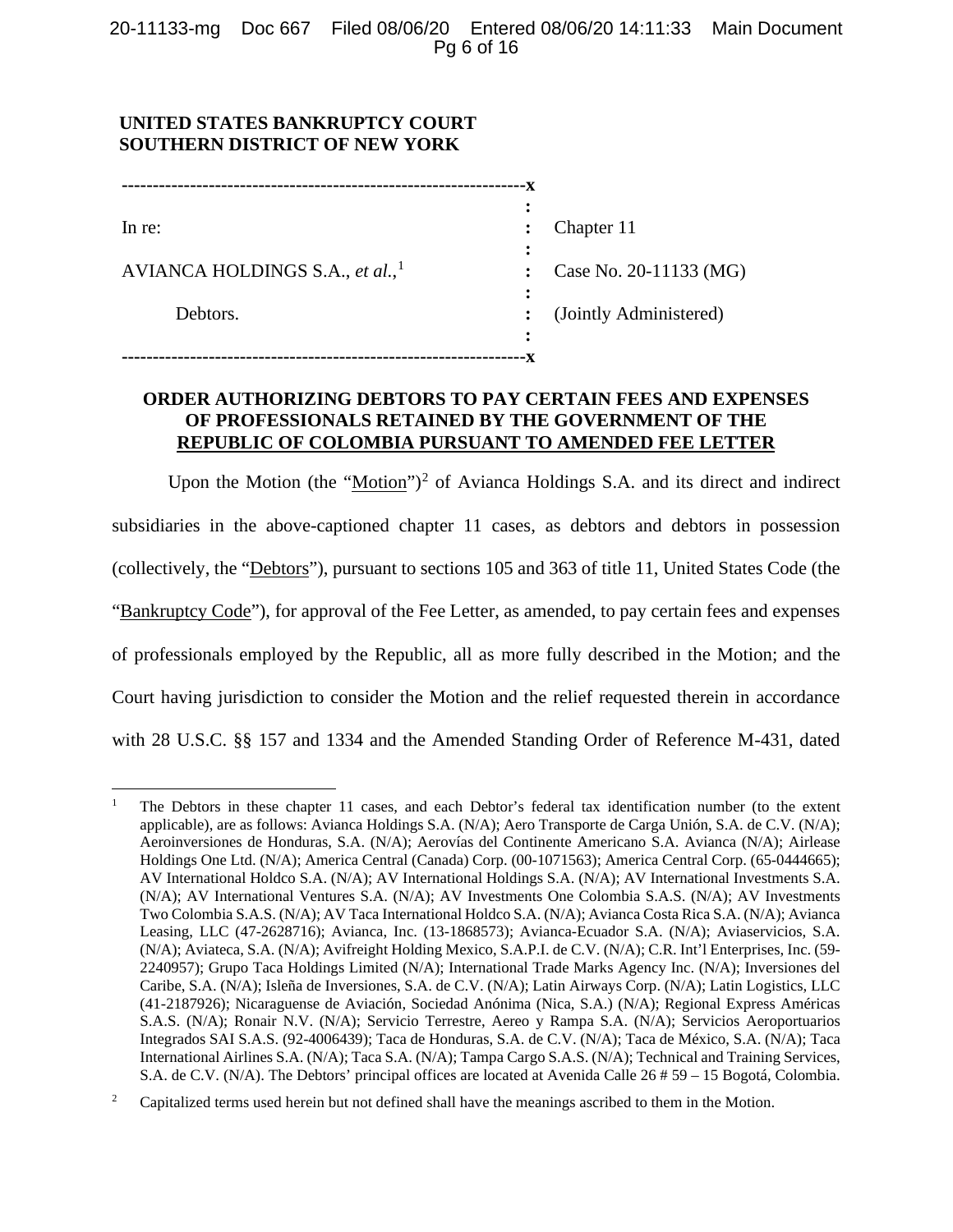### 20-11133-mg Doc 667 Filed 08/06/20 Entered 08/06/20 14:11:33 Main Document Pg 7 of 16

January 31, 2012 (Preska, C.J.); and consideration of the Motion and the relief requested therein being a core proceeding pursuant to 28 U.S.C. § 157(b); and venue being proper before this Court pursuant to 28 U.S.C. §§ 1408 and 1409; and due and proper notice of the Motion having been provided, and it appearing that no other or further notice need be provided; and a hearing having been held to consider the relief requested in the Motion (the "Hearing"); and upon the record of the Hearing and all of the proceedings had before the Court; and the Court having found and determined that the relief sought in the Motion is in the best interests of the Debtors, and all parties in interest, and that the legal and factual bases set forth in the Motion establish just cause for the relief granted herein; and after due consideration and deliberation and sufficient cause appearing therefor, it is it is HEREBY ORDERED THAT:

1. The Motion is granted to the extent set forth herein.

2. The Debtors are authorized to act in accordance with the Fee Letter (as amended) and pay the Republic's Professionals for their Professional Fees, commencing as of June 15, 2020, subject to an aggregate cap of \$3,000,000 (the "Professional Fee Cap"), and subject to the other terms and conditions of the amended Fee Letter attached hereto as **Exhibit A**.

3. The Professional Fee Cap may be increased from time to time by agreement of the Debtors, the Committee, and the Republic, or pursuant to an order of the Court in the event that the Committee does not consent to an increase of the Professional Fee Cap that has otherwise been agreed to by the Debtors and the Republic.

4. The Professional Fees payable pursuant to the Fee Latter shall constitute allowed administrative expenses of each of the Debtors in these Cases pursuant to section 503(b) of the Bankruptcy Code.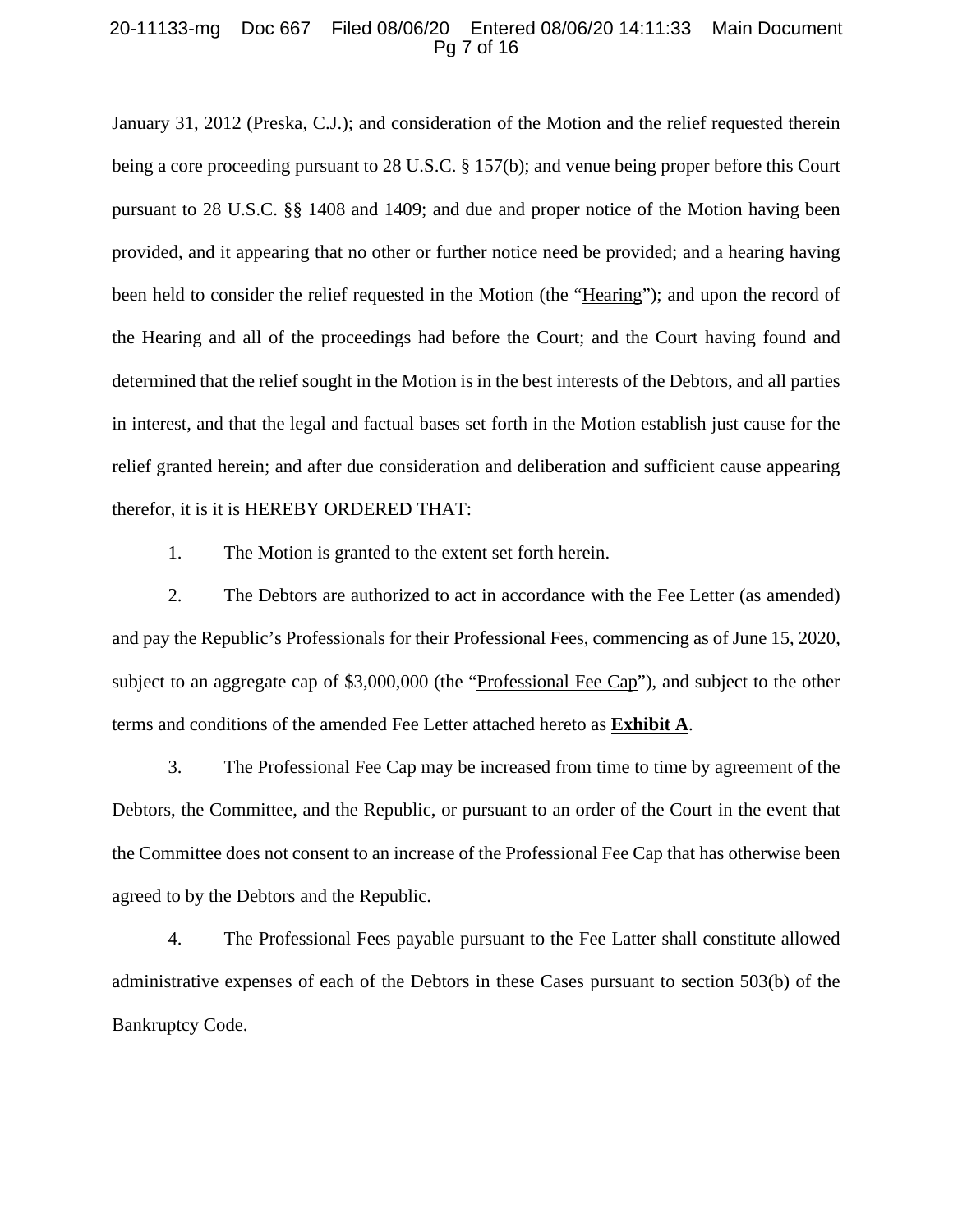## 20-11133-mg Doc 667 Filed 08/06/20 Entered 08/06/20 14:11:33 Main Document Pg 8 of 16

5. Entry of this Order is without prejudice to the Debtors' right to seek entry of an order modifying or supplementing the relief granted herein.

6. The terms and conditions of this Order shall be immediately effective and enforceable upon its entry.

7. This Court shall retain jurisdiction to hear and determine all matters arising from the interpretation, enforcement, or implementation of this Order.

Dated: , 2020 New York, New York

## \_\_\_\_\_\_\_\_\_\_\_\_\_\_\_\_\_\_\_\_\_\_\_\_\_\_\_\_\_\_\_\_\_\_\_ UNITED STATES BANKRUPTCY JUDGE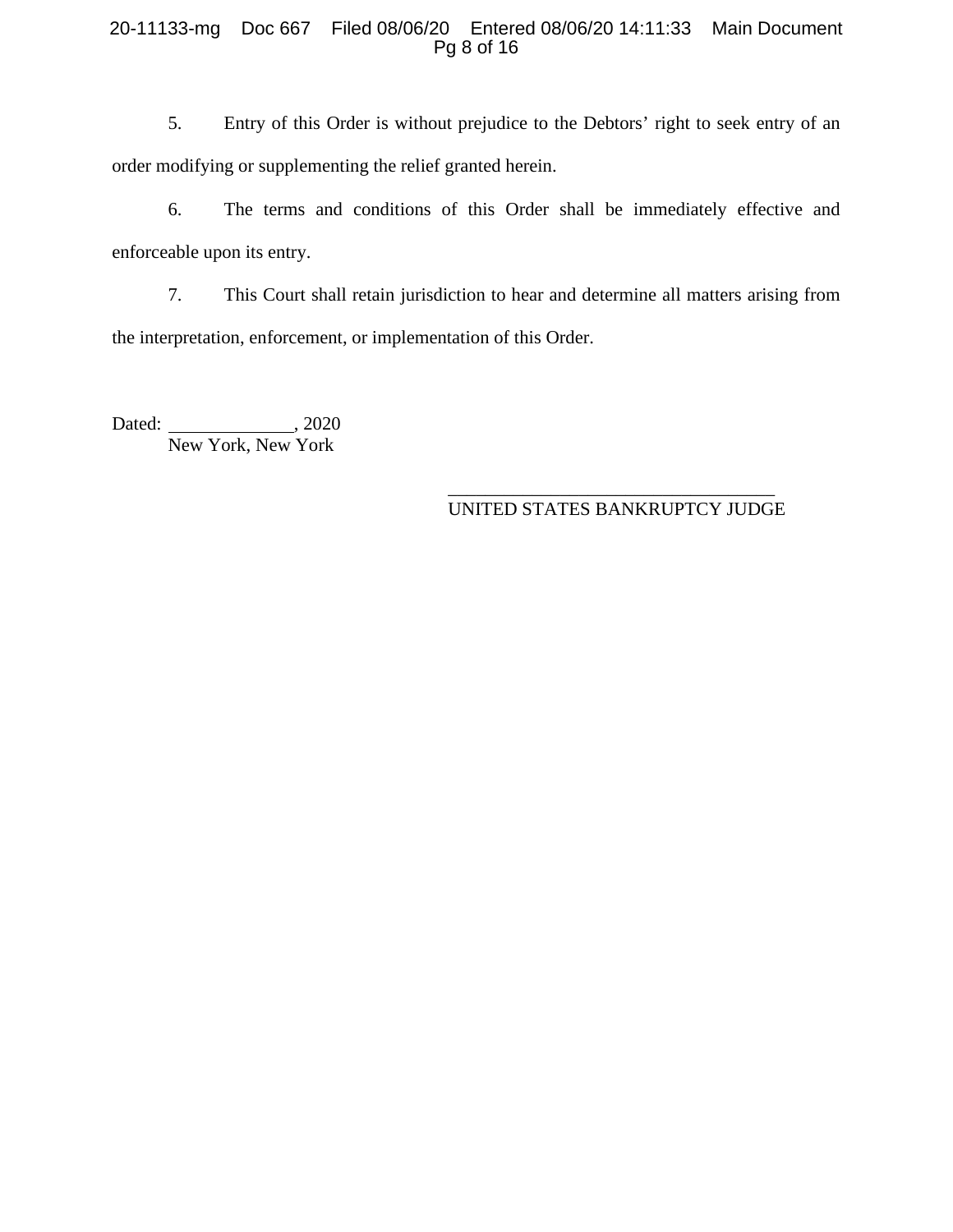20-11133-mg Doc 667 Filed 08/06/20 Entered 08/06/20 14:11:33 Main Document Pg 9 of 16

# **Exhibit A**

**Amended Fee Letter**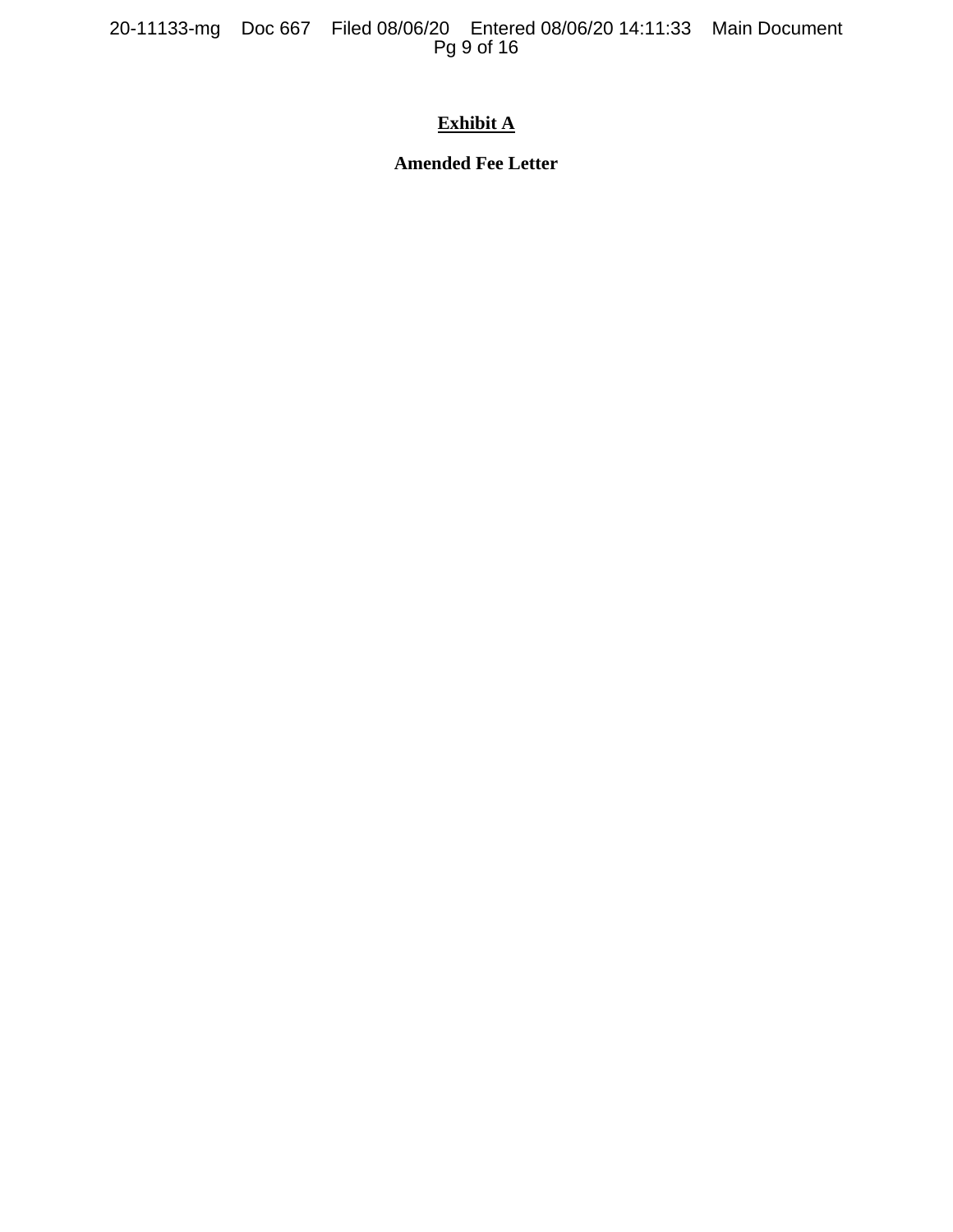20-11133-mg Doc 667 Filed 08/06/20 Entered 08/06/20 14:11:33 Main Document Pg 10 of 16

# **Arnold & Porter**

**Michael L. Bernstein** +1 202.942.5577 Direct Michael.Bernstein@arnoldporter.com

August 6, 2020

Marcelo A. Mottesi Evan R. Fleck Milbank LLP 55 Hudson Yards New York, New York 10001

## Re: *In re Avianca Holdings S.A. et al.*, United States Bankruptcy Court for the Southern District of New York, No. 20-11133

Dear Counsel:

Arnold & Porter Kaye Scholer LLP is counsel to the Republic of Colombia (the "**Republic**") in connection with the above-referenced chapter 11 cases (the "**Chapter 11 Cases**") of Avianca Holdings S.A. and its affiliated debtors and debtors-in-possession ("**Avianca**," or the "**Debtors**") which are pending in the United States Bankruptcy Court for the Southern District of New York (the "**Bankruptcy Court**").

We understand that the Debtors are engaged in discussions with various parties regarding financing for Avianca's restructuring. In connection with such discussions, the Debtors have asked the Republic to evaluate whether the Republic would potentially provide, or participate in, debtor-in-possession financing, exit financing, or other forms of support to the Debtors in connection with the Chapter 11 Cases (a "**Financing Transaction**"). The Republic's participation in the Chapter 11 Cases, including participation in any Financing Transaction, may involve, and be conditioned upon, the Republic conducting satisfactory legal, financial and other due diligence, engaging in negotiations with the Debtors and other parties-in-interest in the Chapter 11 Cases, documenting agreements related to any Financing Transaction, and participating in obtaining Bankruptcy Court approval of any Financing Transaction. [1](#page-9-0)

<span id="page-9-0"></span><sup>&</sup>lt;sup>1</sup> The definitive documentation of any Financing Transaction may include provisions for payment or reimbursement of certain fees and expenses of the Republic, including for matters not addressed in this letter.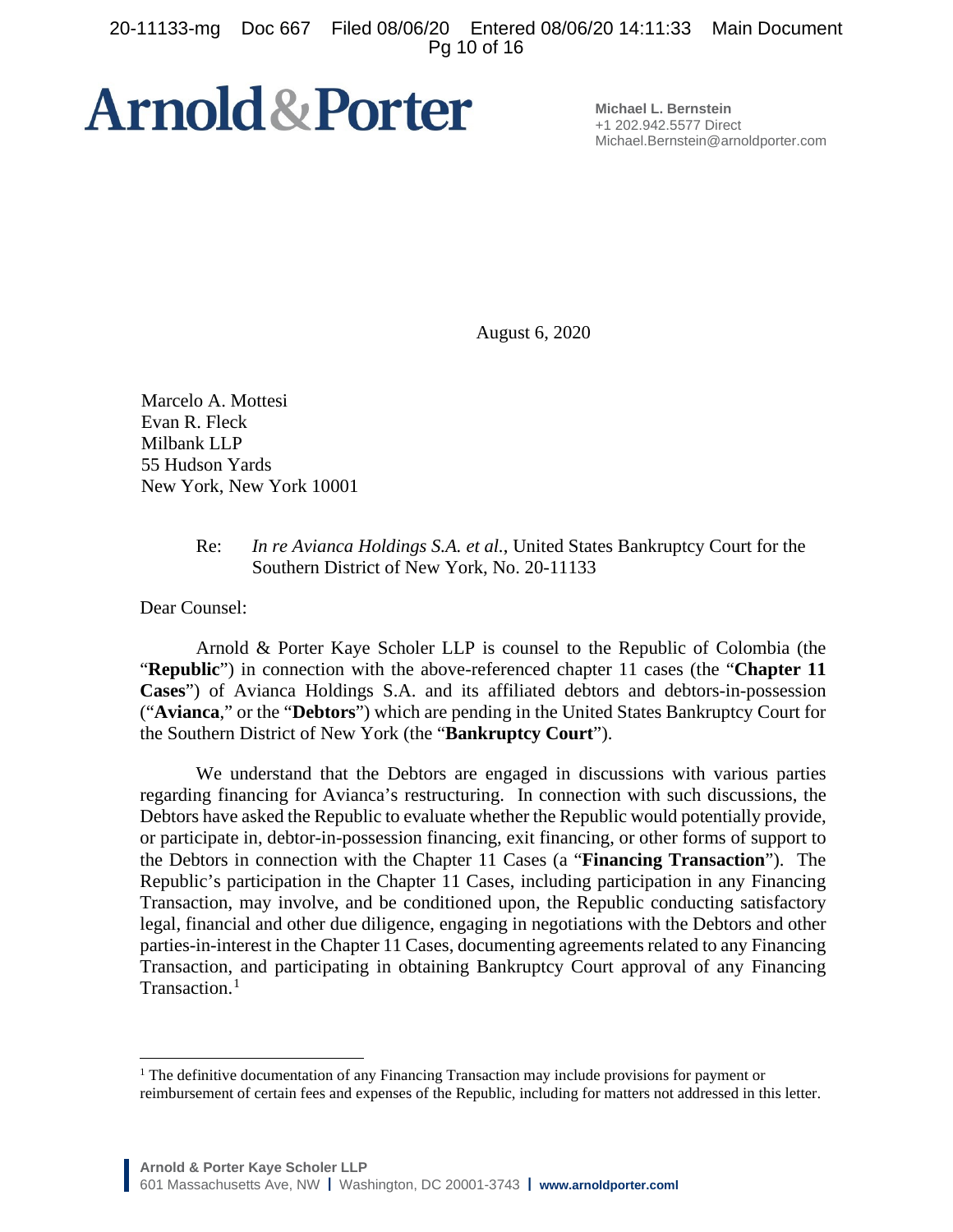# **Arnold&Porter**

Marcelo A. Mottesi Evan R. Fleck August 6, 2020 Page 2

In connection with the foregoing, the Debtors have agreed to pay in full, within ten (10) days following their receipt of an invoice from the applicable professional firm and without the need for any party to file a fee application, reasonable documented fees and expenses incurred by the Republic, which fees and expenses shall, for purposes of this agreement, be (i) the reasonable documented fees, charges, and disbursements of Arnold  $\&$ Porter Kaye Scholer LLP as the Republic's legal counsel in the Chapter 11 Cases, and (ii) the reasonable documented fees, charges, and disbursements of one or more financial advisory and/or investment banking firms selected by the Republic in its sole discretion (collectively, the "**Professional Fees**"), in an aggregate amount not to exceed \$3,000,000, or such greater amount as may be approved by each of the Debtors, the Official Committee of Unsecured Creditors in the Chapter 11 Cases (the "**Committee**"), and the Republic (the "**Professional Fee Cap**"). The Professional Fee Cap may be increased from time to time by agreement of the Debtors, the Committee and the Republic, or pursuant to an order of the Bankruptcy Court in the event that the Committee does not consent to an increase of the Professional Fee Cap that has otherwise been agreed to by the Debtors and the Republic. Professional Fees payable pursuant to this letter shall constitute an allowed administrative expense of each of the Debtors in the Chapter 11 Cases. The payment of the Professionals Fees hereunder shall be subject in all respects to Bankruptcy Court approval of this letter. Notwithstanding anything herein to the contrary, the Debtors shall have no obligation to reimburse the Republic for any Professional Fees incurred in the Chapter 11 Cases except for Professional Fees that the Republic, or counsel on its behalf, asserts in good faith are related to: (i) the Republic's consideration, analysis or evaluation of whether to provide financing or other financial accommodations to the Debtors (and if so on what terms), (ii) due diligence, negotiations with the Debtors and other parties-in-interest, documenting agreements, participating in court approval thereof and any other court proceedings relevant thereto, in each case related to any actual or potential Financing Transaction, or (iii) enforcement of its rights under this letter.

Nothing herein constitutes an agreement, offer or commitment by the Republic to enter into any Financing Transaction, otherwise provide financing or support to the Debtors, or support any relief requested by the Debtors in the Chapter 11 Cases, and the Debtors acknowledge that no such offer, commitment, or agreement has been made by or on behalf of the Republic pursuant to this letter or otherwise. The Debtors represent and agree that, subject only to obtaining Bankruptcy Court approval of this letter, their obligations hereunder are legally valid, binding, and enforceable against them in accordance with the terms hereof and that the Debtors' agreement to pay the Professional Fees is not conditioned upon, and is independent of, any commitment or agreement by the Republic to enter into any Financing Transaction or to take any other action in, or in connection with, the Chapter 11 Cases.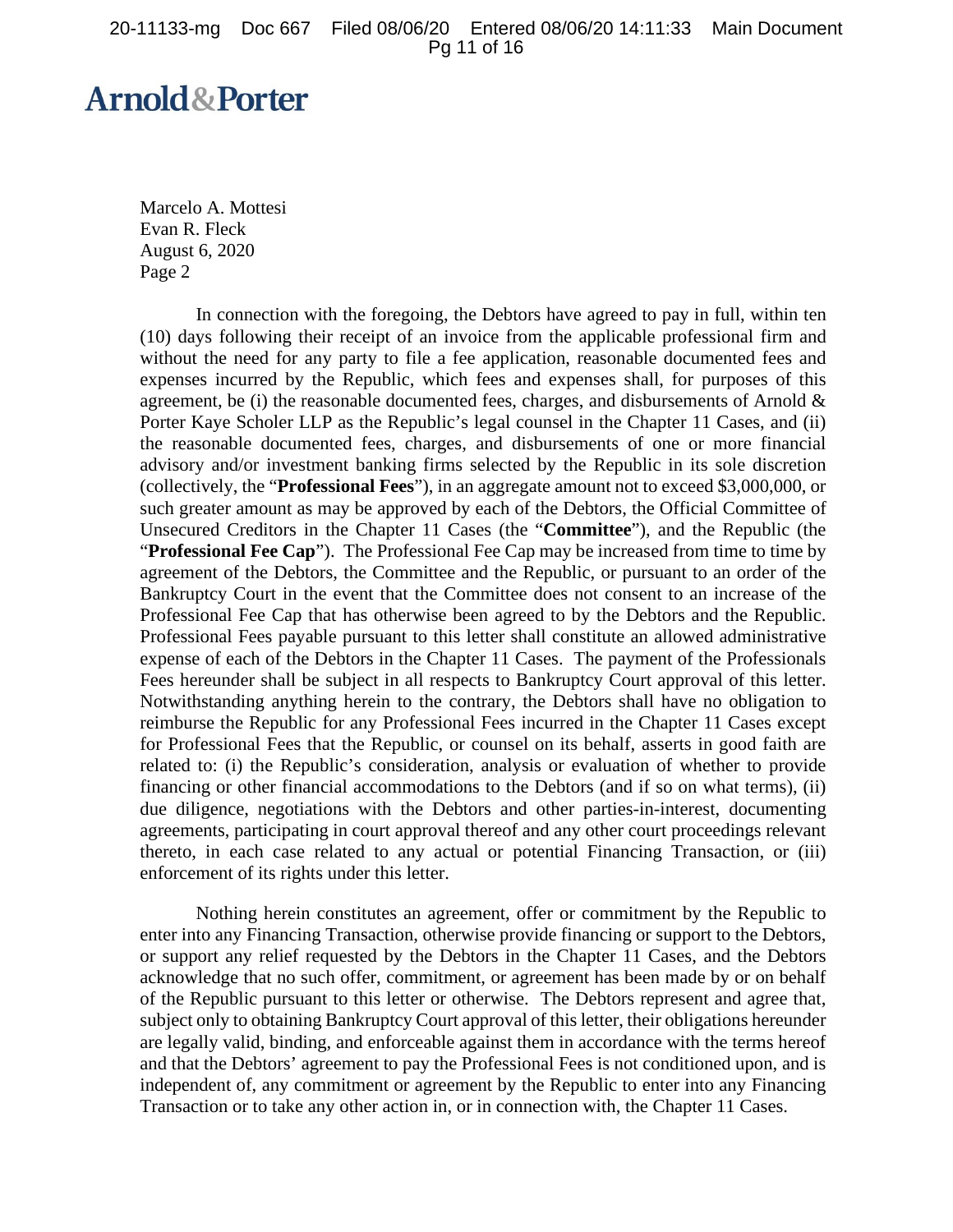20-11133-mg Doc 667 Filed 08/06/20 Entered 08/06/20 14:11:33 Main Document Pg 12 of 16

# **Arnold&Porter**

Marcelo A. Mottesi Evan R. Fleck August 6, 2020 Page 3

Please indicate the Debtors' agreement to the foregoing by returning a countersigned copy of this letter.

Sincerely,

Michael L. Bernstein

AGREED AND ACCEPTED:

Avianca Holdings S.A., on behalf of the Debtors

Name: Title: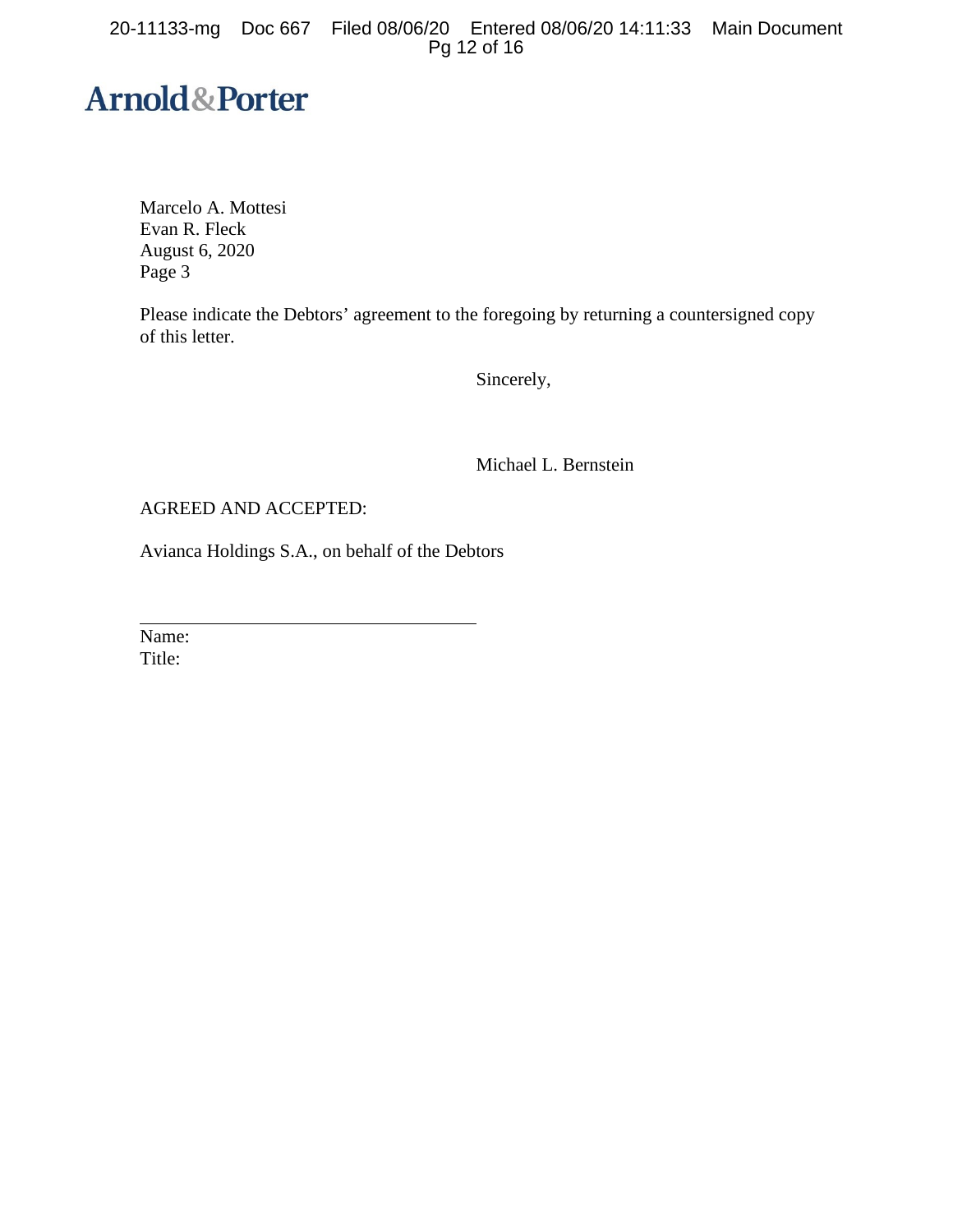20-11133-mg Doc 667 Filed 08/06/20 Entered 08/06/20 14:11:33 Main Document Pg 13 of 16

# **Arnold & Porter**

**Michael L. Bernstein** +1 202.942.5577 Direct Michael.Bernstein@arnoldporter.com

June 30**August 6**, 2020

Marcelo A. Mottesi Evan R. Fleck Milbank LLP 55 Hudson Yards New York, New York 10001

## Re: *In re Avianca Holdings S.A. et al.*, United States Bankruptcy Court for the Southern District of New York, No. 20-11133

Dear Counsel:

Arnold & Porter Kaye Scholer LLP is counsel to the Republic of Colombia (the "**Republic**") in connection with the above-referenced chapter 11 cases (the "**Chapter 11 Cases**") of Avianca Holdings S.A. and its affiliated debtors and debtors-in-possession ("**Avianca**," or the "**Debtors**") which are pending in the United States Bankruptcy Court for the Southern District of New York (the "**Bankruptcy Court**").

We understand that the Debtors are engaged in discussions with various parties regarding financing for Avianca's restructuring. In connection with such discussions, the Debtors have asked the Republic to evaluate whether the Republic would potentially provide, or participate in, debtor-in-possession financing, exit financing, or other forms of support to the Debtors in connection with the Chapter 11 Cases (a "**Financing Transaction**"). The Republic's participation in the Chapter 11 Cases, including participation in any Financing Transaction, may involve, and be conditioned upon, the Republic conducting satisfactory legal, financial and other due diligence, engaging in negotiations with the Debtors and other parties-in-interest in the Chapter 11 Cases, documenting agreements related to any Financing Transaction, and participating in obtaining Bankruptcy Court approval of any Financing Transaction.<sup>1</sup>

<sup>&</sup>lt;sup>1</sup> The definitive documentation of any Financing Transaction may include provisions for payment or reimbursement of certain fees and expenses of the Republic, including for matters not addressed in this letter.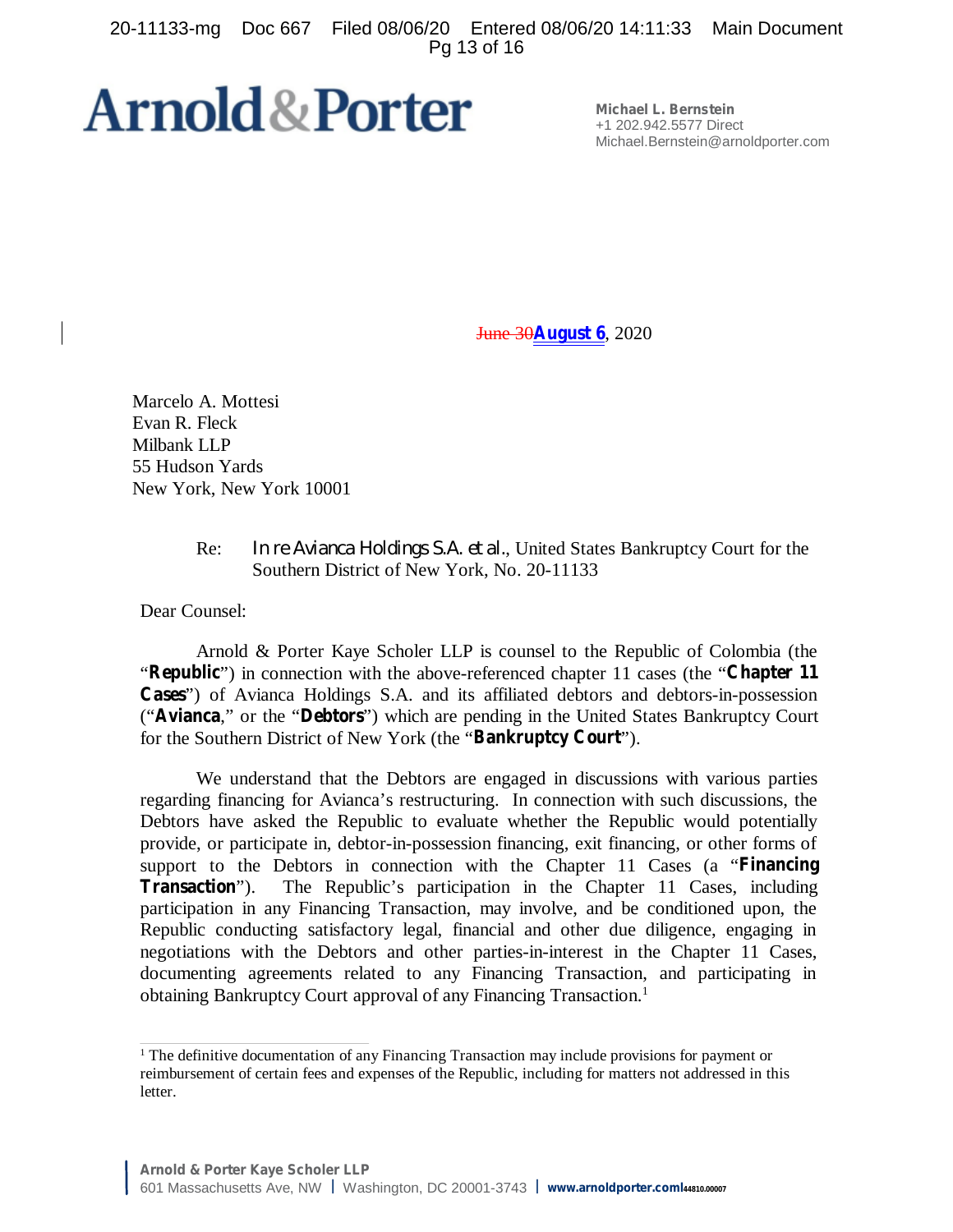# **Arnold&Porter**

Marcelo A. Mottesi Evan R. Fleck June 30, 2020**August 6, 2020** Page 2

In connection with the foregoing, the Debtors have agreed to pay in full, within ten (10) days following their receipt of an invoice from the applicable professional firm and without the need for any party to file a fee application, reasonable documented fees and expenses incurred by the Republic, which fees and expenses shall, for purposes of this agreement, be (i) the reasonable documented fees, charges, and disbursements of Arnold  $\&$ Porter Kaye Scholer LLP as the Republic's legal counsel in the Chapter 11 Cases, and (ii) the reasonable documented fees, charges, and disbursements of one **or more** financial advisory and/or investment banking firm**firms** selected by the Republic in its sole discretion (collectively, the "**Professional Fees**"), in an aggregate amount not to exceed \$3,000,000, or such greater amount as may be approved by each of the Debtors, the Official Committee of Unsecured Creditors in the Chapter 11 Cases (the "**Committee**"), and the Republic (the "**Professional Fee Cap**"). The Professional Fee Cap may be increased from time to time by agreement of the Debtors, the Committee and the Republic, or pursuant to an order of the Bankruptcy Court in the event that the Committee does not consent to an increase of the Professional Fee Cap that has otherwise been agreed to by the Debtors and the Republic. Professional Fees payable pursuant to this letter shall constitute an allowed administrative expense of each of the Debtors in the Chapter 11 Cases. The payment of the Professionals Fees hereunder shall be subject in all respects to Bankruptcy Court approval of this letter. Notwithstanding anything herein to the contrary, the Debtors shall have no obligation to reimburse the Republic for any Professional Fees incurred in the Chapter 11 Cases except for Professional Fees that the Republic, or counsel on its behalf, asserts in good faith are related to: (i) the Republic's consideration, analysis or evaluation of whether to provide financing or other financial accommodations to the Debtors (and if so on what terms), (ii) due diligence, negotiations with the Debtors and other parties-in-interest, documenting agreements, participating in court approval thereof and any other court proceedings relevant thereto, in each case related to any actual or potential Financing Transaction, or (iii) enforcement of its rights under this letter.

Nothing herein constitutes an agreement, offer or commitment by the Republic to enter into any Financing Transaction, otherwise provide financing or support to the Debtors, or support any relief requested by the Debtors in the Chapter 11 Cases, and the Debtors acknowledge that no such offer, commitment, or agreement has been made by or on behalf of the Republic pursuant to this letter or otherwise. The Debtors represent and agree that, subject only to obtaining Bankruptcy Court approval of this letter, their obligations hereunder are legally valid, binding, and enforceable against them in accordance with the terms hereof and that the Debtors' agreement to pay the Professional Fees is not conditioned upon, and is independent of, any commitment or agreement by the Republic to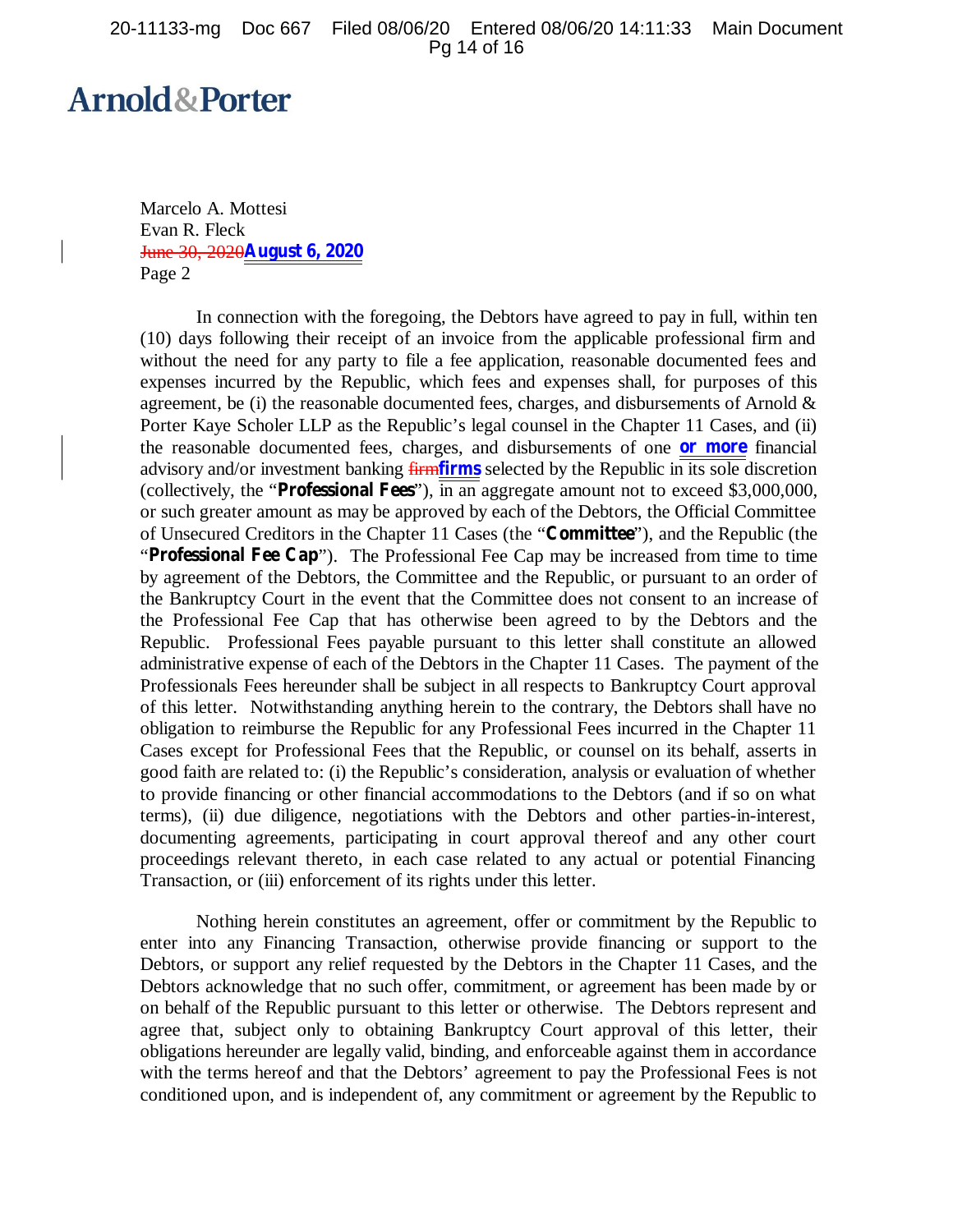20-11133-mg Doc 667 Filed 08/06/20 Entered 08/06/20 14:11:33 Main Document Pg 15 of 16

# **Arnold&Porter**

 $\overline{\phantom{a}}$ 

Marcelo A. Mottesi Evan R. Fleck June 30, 2020**August 6, 2020** Page 3

enter into any Financing Transaction or to take any other action in, or in connection with, the Chapter 11 Cases.